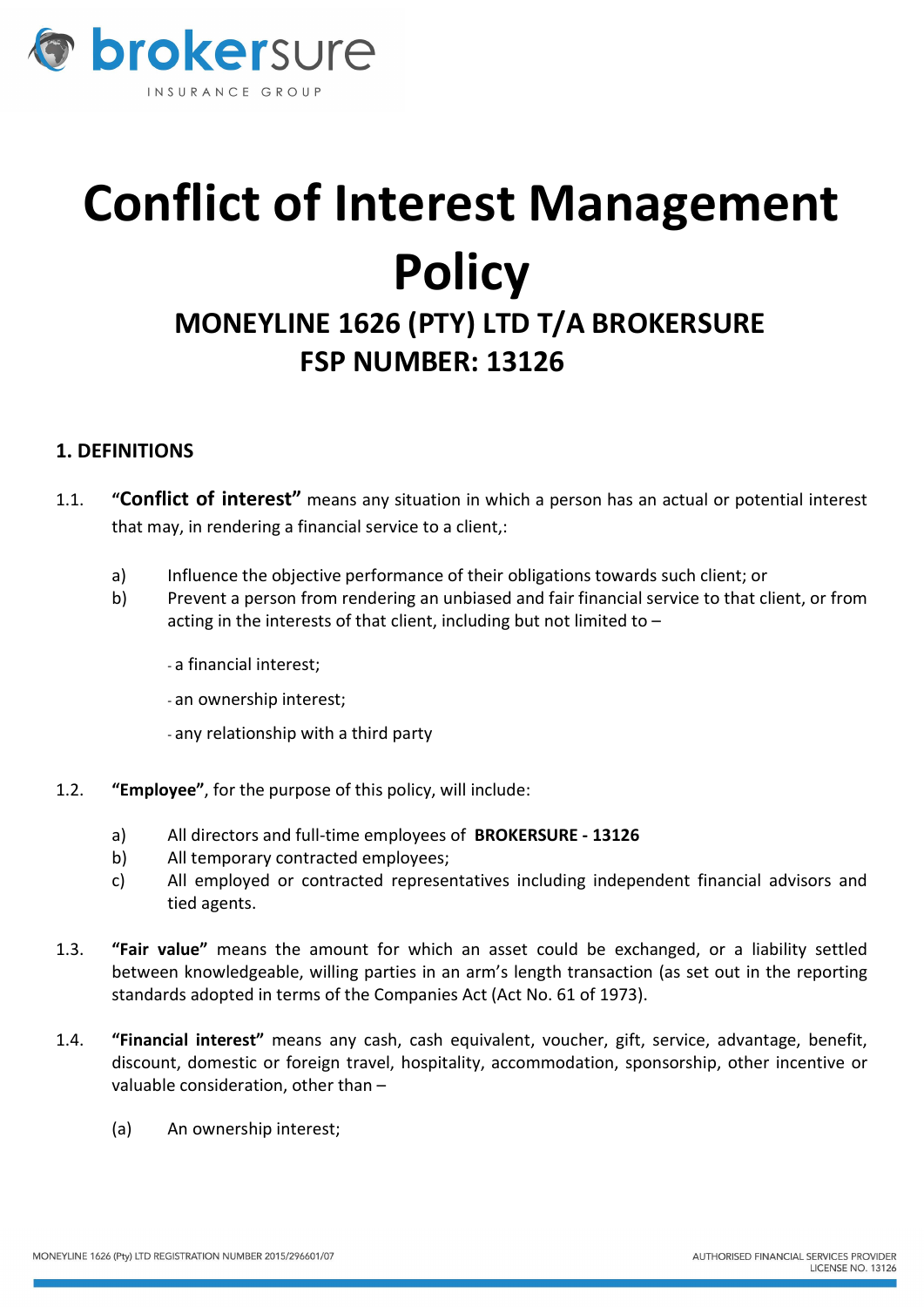

(b) Training, that is not exclusively available to a selected group of providers

OR

Representatives; on-

- (i) Products and legal matters relating to those products;
- (ii) General financial and industry information;
- (iii) Specialised technological systems of a third party necessary for the rendering of a financial service; but excluding travel and accommodation associated with that training.
- 1.5. "Financial Service Provider" means any person, other than a representative, who as a regular feature of the business of such person –
	- (a) Furnishes advice; or
	- (b) Furnishes advice and renders any intermediary service; or
	- (c) Renders an intermediary service.
- 1.6. "Financial Service" means any service contemplated in paragraph (a), (b) or (c) of the definition of "financial services provider", including any category of such services.
- 1.7. "Immaterial Financial Interest" means any financial interest with a determinable monetary value, the aggregate of which does not exceed R 1 000 in any calendar year from the same third party in that calendar year received by –
	- (a) A provider who is a sole proprietor; or
	- (b) A representative for that representative's direct benefit;
	- (c) A provider, who for its benefit or that of some or all of its representatives, aggregates the immaterial financial interest paid to its representatives.

#### 1.8 "Ownership Interest" means –

- (a) Any equity or proprietary interest, for which fair value was paid by the owner at the time of acquisition, other than equity or an proprietary interest held as an approved nominee on behalf of another person; and
- (b) Includes any dividend, profit share or similar benefit derived from that equity or ownership interest;
- 1.9. "Representative" means any person, including a person employed or mandated by such firstmentioned person, who renders a financial service to a client for or on behalf of a financial services provider, in terms of conditions of employment or any other mandate, but excludes a person rendering clerical, technical, administrative, legal, accounting or other service in a subsidiary or subordinate capacity, which service –
	- (a) does not require judgment on the part of the latter person; or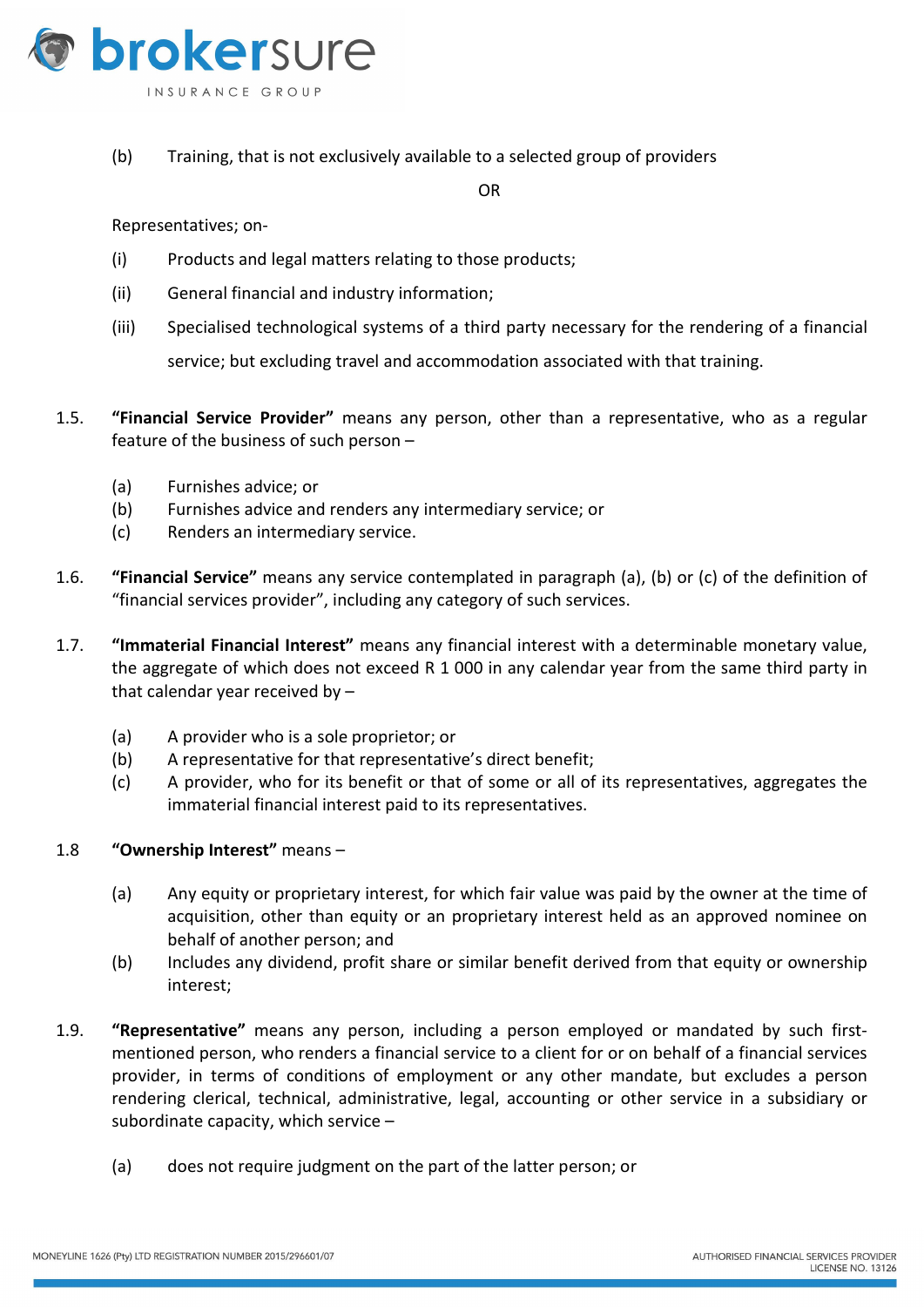

#### (b) does not lead a client to any specific transaction in respect of a financial product in response to general enquiries;

#### 1.10. "Third Party" means –

- (a) A product supplier;
- (b) Another provider;
- (c) An associate of a product supplier or a provider;
- (d) A distribution channel;
- (e) Any person who in terms of an agreement or arrangement with a person referred to in paragraphs (a) to (d) above provides a financial interest to a provider or its representatives

#### 2. INTRODUCTION

The provider is committed to ensuring that all business is conducted in accordance with the standards of good corporate governance.

The manner in which the provider conducts business is accordingly based on integrity and ethical and equitable behavior.

This Conflict Of Interest Policy aims to emphasise the interests of all stakeholders by minimising and managing all actual or potential conflicts of interest.

#### 3. OBJECTIVE

BROKERSURE - 13126 is an authorized financial services provider. Any financial services provider, such as BROKERSURE, is potentially exposed to a conflict of interest in relation to various activities. However, the protection of our client's interests is our primary concern as stated in our policy:

- we will identify circumstances which may give rise to an actual or potential conflict of interest entailing a material risk of damage to our clients' interests; and
- we have established appropriate structures and systems to manage this conflict; and
- we will maintain systems in an effort to prevent damage to our clients' interests through identified conflict.

#### 4. MANAGING THE RISK OF CONFLICTS OF INTEREST DEVELOPING

Once a conflict of interest has been identified, it must be appropriately and adequately managed.

#### 4.1. Identifying Conflicts of Interest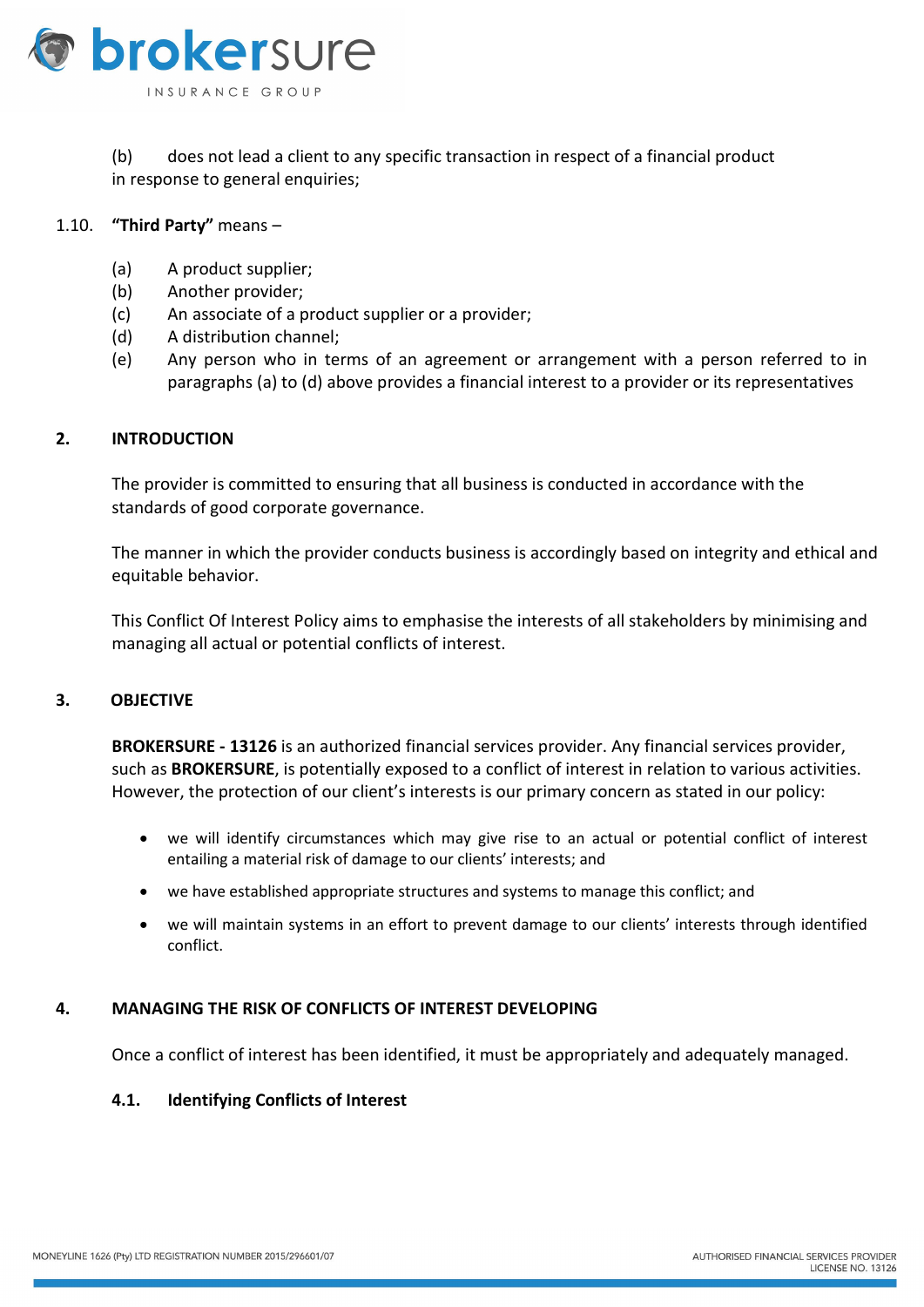

- 4.1.1. No person may avoid, limit or circumvent, or attempt to avoid, limit or circumvent compliance with the Conflict Of Interest Policy via an associate or third party or an arrangement involving an associate or a third party.
- 4.1.2. BROKERSURE 13126 and its employees (i.e. representatives) may only receive or offer the following financial interest from or to a third party. The financial interest includes but is not limited to:
	- a) Commission authorised in terms of the Long-term Insurance Act (No. 52 of 1998). Commission is strictly monetary amounts paid to a FSP, designated as such and determined on a basis specified prior to payment;
	- b) Fees authorised in terms of the Long-term Insurance Act if those fees are reasonably commensurate to a service being rendered;
	- c) Fees for the rendering of a financial service in respect of which commission or fees referred to in paragraph (a) or (b) above is not paid, if those fees –
		- are specifically agreed to by a client in writing; and
		- may be stopped at the discretion of the client;
	- d) Fees or remuneration for the rendering of a service to a third party, which fees or remuneration are reasonably commensurate to the service being rendered;
	- e) Subject to other legislation, an immaterial financial interest;
	- f) A financial interest not referred to in paragraphs (a) to (e) above, for which a consideration, fair value or remuneration that is reasonably commensurate to the value of the financial interest, is paid by BROKERSURE - 13126 or its representatives at the time of receipt thereof;
- 4.1.3 BROKERSURE -13126 or its associates may not provide for the travel and accommodation associated with the training and may not offer the training to an exclusive group of FSPs only. Other forms of training not mentioned in (a) – (c) above, may be provided subject to a consideration or remuneration (based on fair value) being paid for the training so provided to FSPs (or their representatives) receiving the training.
- 4.1.4. BROKERSURE 13126 shall not offer any financial interest to its representatives for:
	- a) Giving preference to the quantity of business secured to the exclusion of the quality of the service rendered to clients; or
	- b) Giving preference to a specific product supplier, where a representative may recommend more than one product supplier to a client; or
	- c) Giving preference to a specific product of a product supplier, where a representative may recommend more than one product of that product supplier to a client.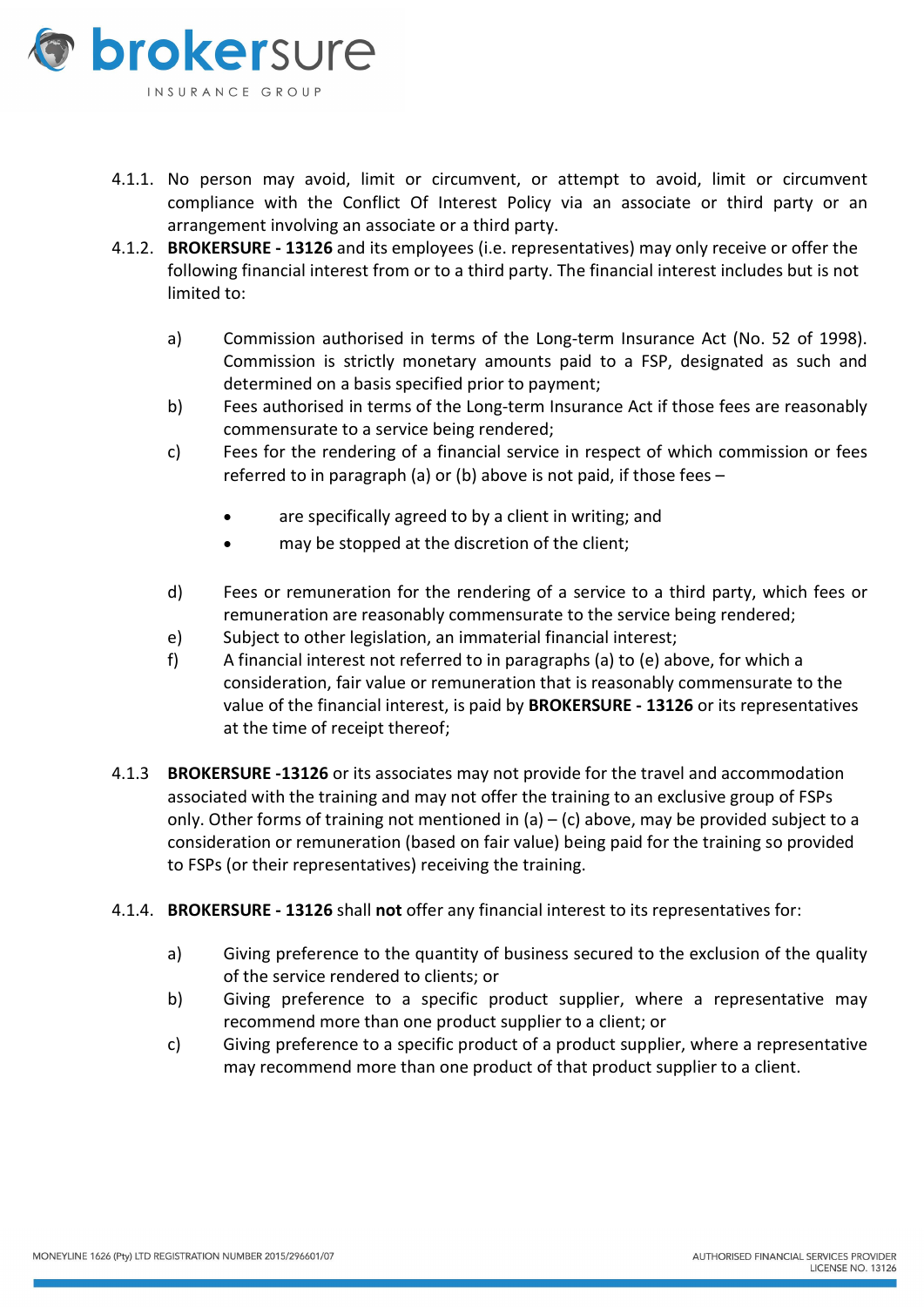

#### 4.2 Avoidance of Conflicts Of Interest

4.2.1 Once an actual or potential conflict of interest has been identified, steps must be taken to (wherever possible) to avoid such a conflict. Should such avoidance not be possible, steps must be taken to mitigate such an actual or potential conflict of interest and must be disclosed to all impacted parties.

#### 4.3 Disclosure of Conflicts of Interest

- 4.3.1 BROKERSURE 13126 and its representatives must at the earliest reasonable opportunity disclose to a client any conflict of interest in respect of that client (and all other impacted parties).
- 4.3.2 The disclosure must be made in writing to the client and contain the following information which includes, but is not limited to:
	- a) The measures taken, in accordance with this policy to avoid or mitigate the conflict;
	- b) Any ownership interest or financial interest, other than an immaterial financial interest, that **BROKERSURE - 13126** or its employees may become eligible for;
	- c) The nature of any relationship or arrangement with a third party that gives rise to a conflict of interest. Sufficient detail in terms of the nature and extent of the relationship that creates or gives rise to the conflict must be disclosed to the client. Such disclosure should enable the client to make a reasonable assessment as to whether to proceed with a transaction; and
	- d) Informing the client of the existence of the Conflict Of Interest Policy and how this document may be accessed.

#### 5. PROCESSES AND PROCEDURES TO ENSURE COMPLIANCE

- 5.1. BROKERSURE 13126 shall conduct business in relation to the identification, avoidance and managing of conflicts of interest.
- 5.2. The Compliance Officer of the provider is responsible for managing (and updating) the Conflict Of Interest Policy
- 5.3. The onus is on the individuals subject to this Conflict Of Interest Policy to avoid creating conflicts of interest, and if this is unavoidable, to take effective steps to mitigate such a Conflict Of Interest and ensure that proper disclosure is made in respect thereof.
- 5.4. All employees are responsible for identifying specific instances of conflicts of interest and are required to notify the Compliance Officer of any conflicts of interest they become aware of.
	- a) The central register for the recording of conflicts of interest, including the persons involved and the controls implemented has been created.